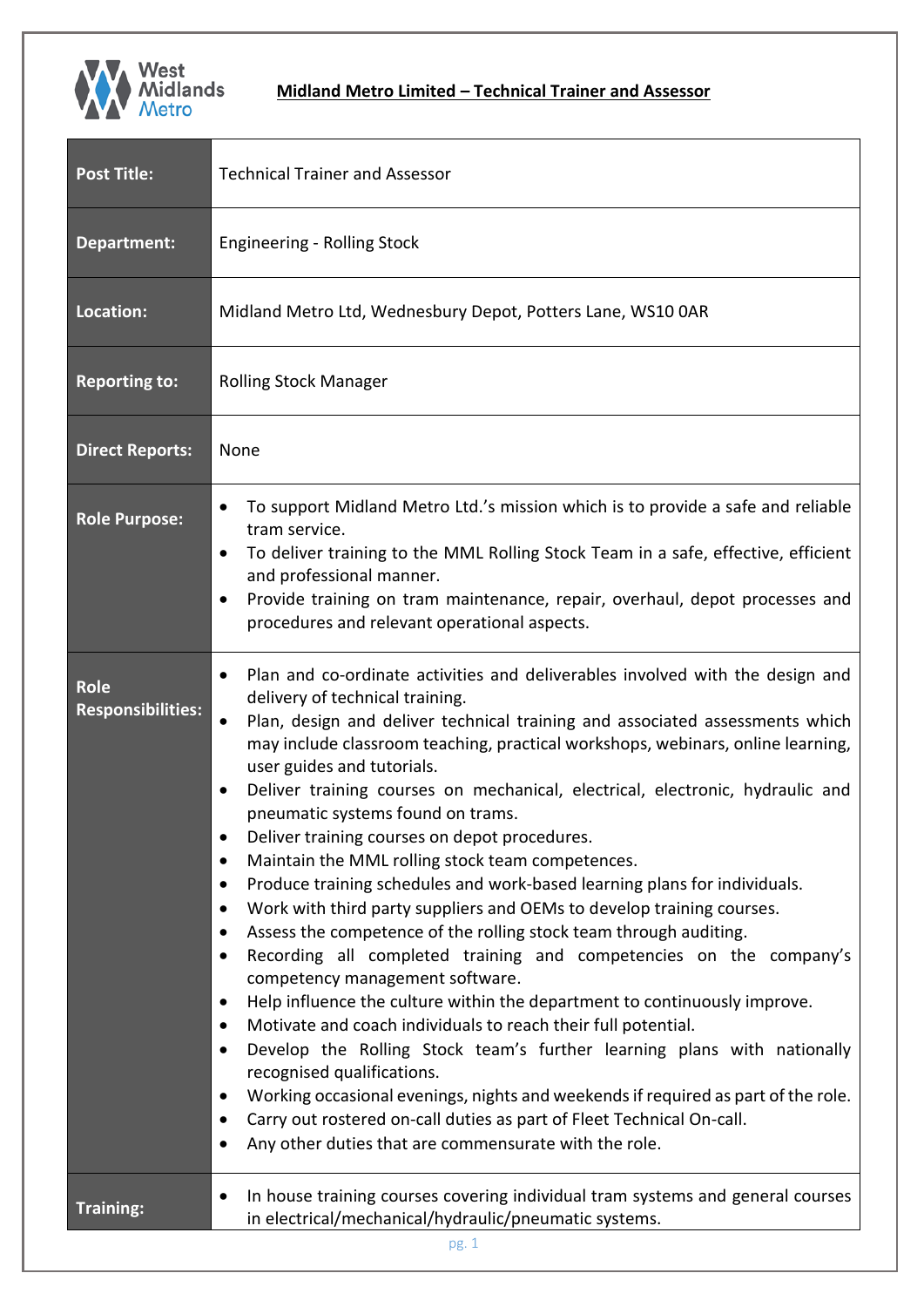

## **Midland Metro Limited – Technical Trainer and Assessor**

|                                        | Depot processes and procedures.<br>٠<br>Health and Safety.<br>$\bullet$<br>First Aid.<br>$\bullet$<br>Formal training will be provided to become a fully qualified trainer and assessor.<br>$\bullet$<br>Any other training commensurate with the role.<br>$\bullet$ |
|----------------------------------------|----------------------------------------------------------------------------------------------------------------------------------------------------------------------------------------------------------------------------------------------------------------------|
| <b>Health &amp; Safety:</b>            | • To work within the MML company policies, procedures and Safety Management<br>System (SMS).                                                                                                                                                                         |
| People<br><b>Management:</b>           | • To work effectively as a member of the Rolling Stock Engineering team.                                                                                                                                                                                             |
| Legislation<br>&<br><b>Compliance:</b> | • In common with the whole rail industry, the successful applicant will be required<br>to pass a stringent drugs and alcohol testing.<br><b>DBS Checks.</b>                                                                                                          |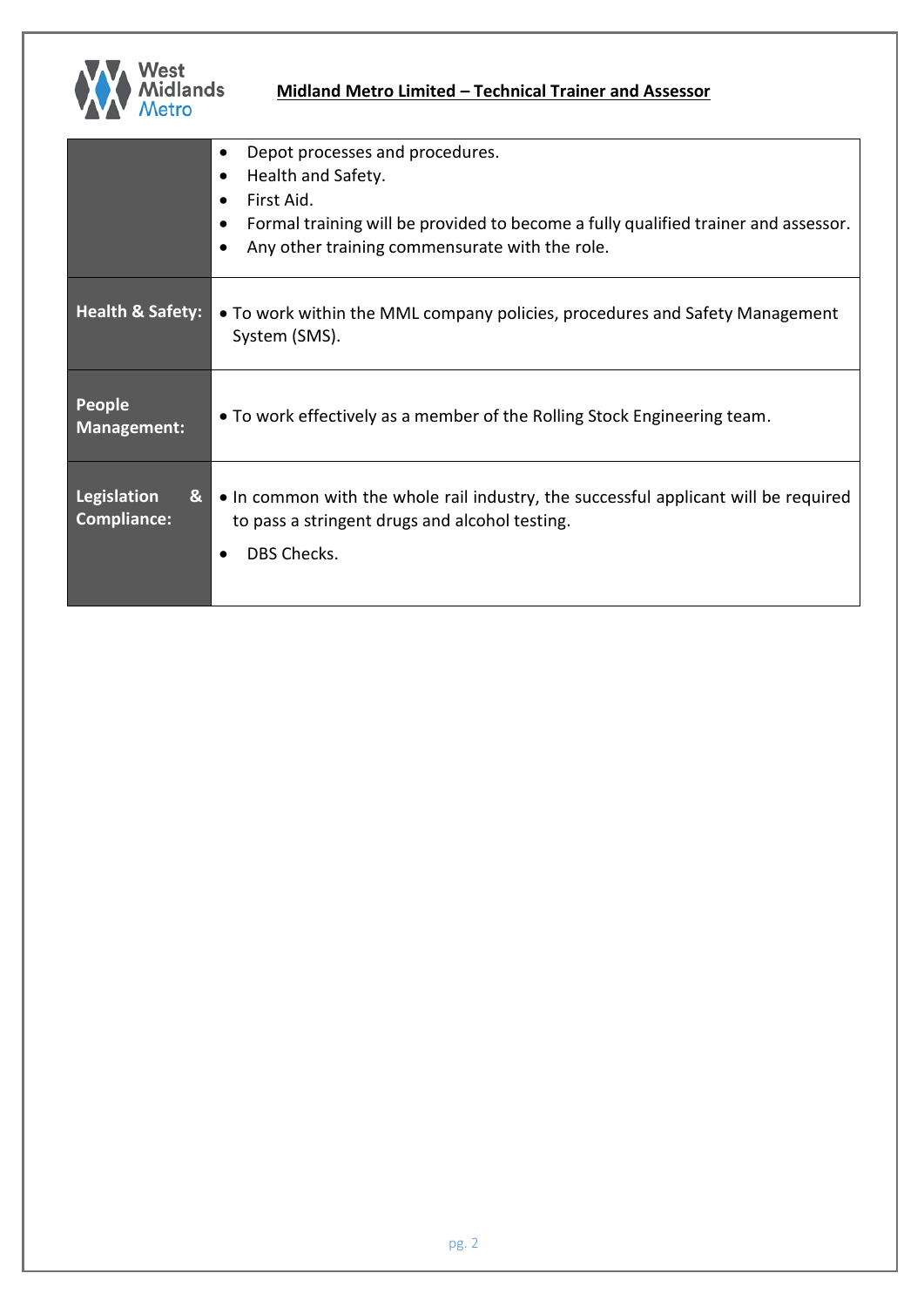

| Tasks:                                 | <b>Level of Experience</b>                                                                                                                                                                                                                                                                                                                                                                                                                                                                                                                                                                          | <b>Desirable</b><br>Or<br><b>Essential</b>                                              |
|----------------------------------------|-----------------------------------------------------------------------------------------------------------------------------------------------------------------------------------------------------------------------------------------------------------------------------------------------------------------------------------------------------------------------------------------------------------------------------------------------------------------------------------------------------------------------------------------------------------------------------------------------------|-----------------------------------------------------------------------------------------|
| <b>Work</b><br><b>Experience:</b>      | At least five years' experience in an engineering position.<br>$\bullet$<br>Proven hands on technical electrical engineering experience.<br>٠<br>Experience of working with rolling stock.<br>$\bullet$<br>Technical training experience, including defining training needs,<br>designating, delivering and evaluating content at both group and<br>one to one level.<br>Experience of delivering training using various forms of media such<br>$\bullet$<br>as, video, webinars and tutorials in a blended learning environment.<br>Experince in coaching and mentoring staff members<br>$\bullet$ | Essential<br>Essential<br>Desirable<br>Desirable<br>Desirable<br>Desirable<br>Desirable |
| <b>Education:</b>                      | NVQ Level 3 in Electrical Engineering.<br>$\bullet$<br>Minimum of 5 GCSEs grade C or above (or equivalent qualifications)<br>$\bullet$<br>which include Maths, English and Science.<br>Degree/HNC/HND in Electrical Engineering.<br>City & Guilds Level 301/302/303 or equivalent.<br>$\bullet$<br>Certificate in Education or equivalent.<br>$\bullet$<br>Assessor Qualifications or equivalent.                                                                                                                                                                                                   | Essential<br>Essential<br>Desirable<br>Desirable<br>Desirable<br>Desirable              |
| <b>Managing</b><br>People:             | Experience of being accountable as a member of a team.                                                                                                                                                                                                                                                                                                                                                                                                                                                                                                                                              | Essential                                                                               |
| <b>Communication:</b>                  | Excellent interpersonal skills, able to communicate effectively at all<br>$\bullet$<br>levels within and outside the company.<br>Strong written English skills for documentation and instruction.<br>Ability to communicate complex engineering material in an easy to<br>understand manner.                                                                                                                                                                                                                                                                                                        | Essential<br>Essential<br>Essential                                                     |
| <b>Additional</b><br><b>Qualities:</b> | Excellent attention to detail.<br>$\bullet$<br>Strong IT skills, including using Microsoft Office365.<br>Highly motivated and enthusiastic about passing engineering<br>knowledge on to others.<br>Proven learner who thrives off understanding how things work.<br>٠<br>Logical thinker.<br>٠                                                                                                                                                                                                                                                                                                      | Essential<br>Essential<br>Essential<br>Essential<br>Essential                           |
| Personal<br><b>Attributes:</b>         | To have a good hardworking attitude.<br>$\bullet$<br>To be reliable and punctual.<br>Can comfortably work within a team or on their own.                                                                                                                                                                                                                                                                                                                                                                                                                                                            | Essential<br>Essential<br>Essential                                                     |